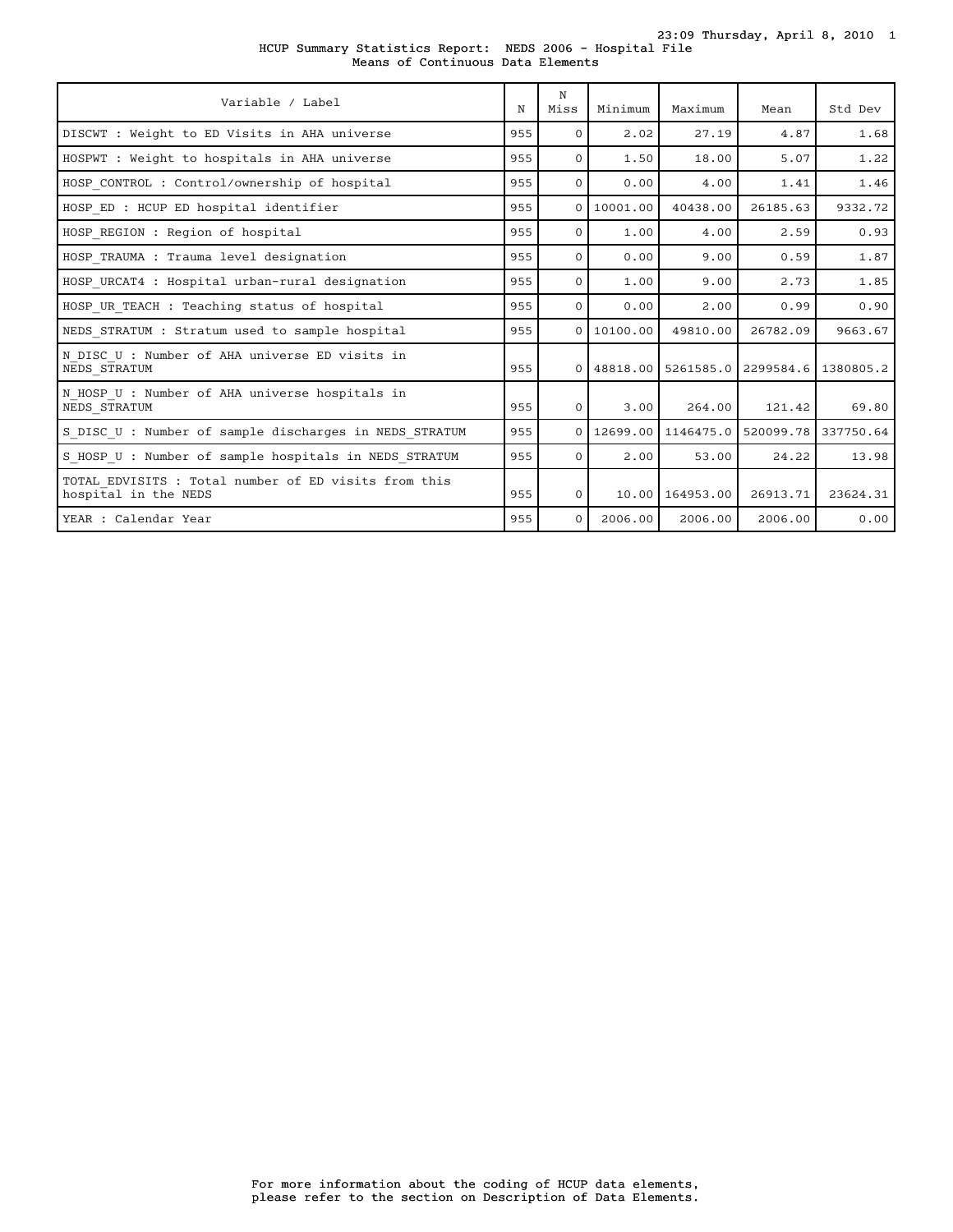# HCUP Summary Statistics Report: NEDS 2006 - Hospital File Frequency Distribution for DISCWT

| <b>DISCWT</b>   | Frequency | Percent<br>οf<br>Total |
|-----------------|-----------|------------------------|
| Non-blank   955 |           | 100.00                 |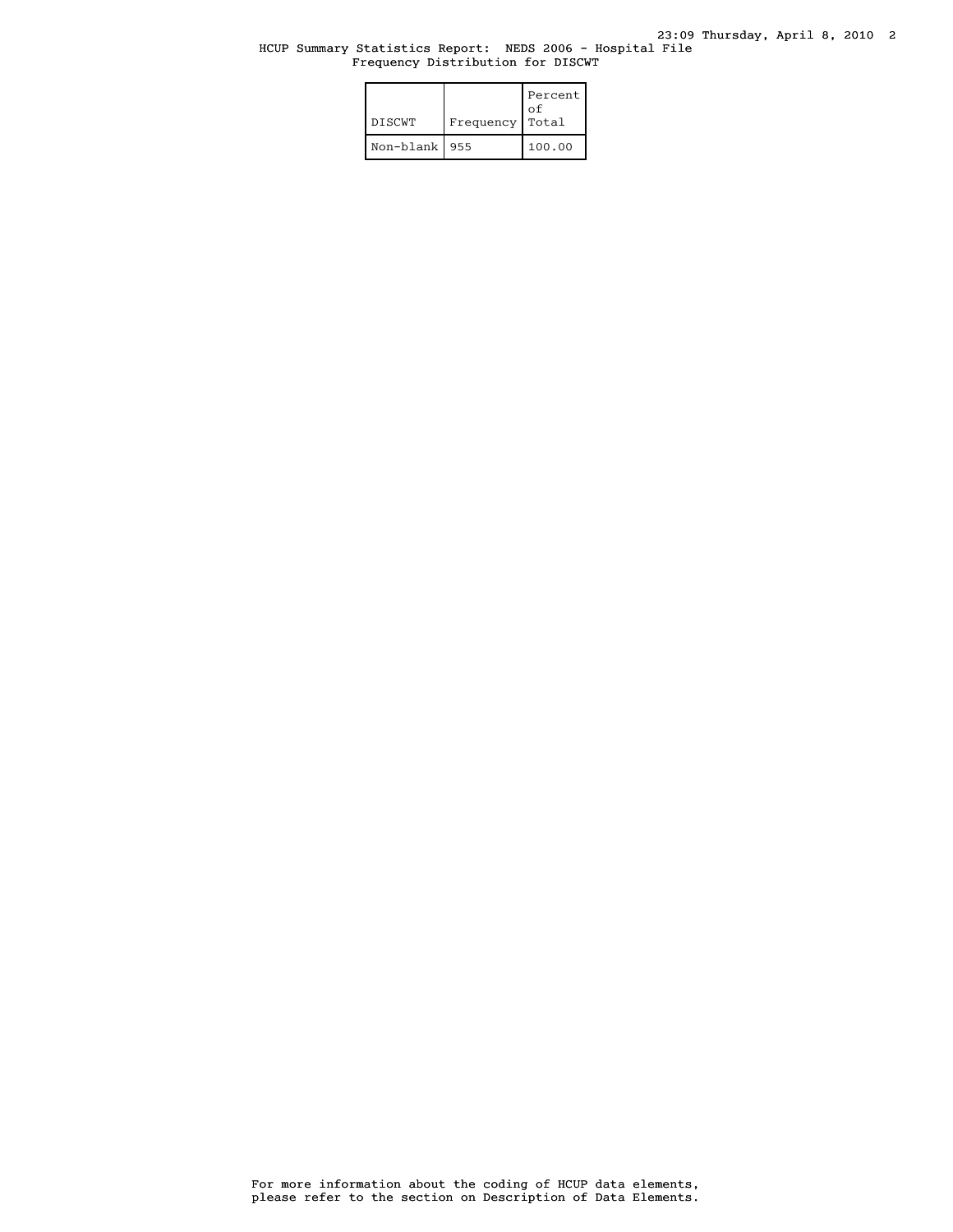## HCUP Summary Statistics Report: NEDS 2006 - Hospital File Frequency Distribution for HOSPWT

| HOSPWT    | Frequency | Percent<br>οf<br>Total |
|-----------|-----------|------------------------|
| Non-blank | 955       | 100.00                 |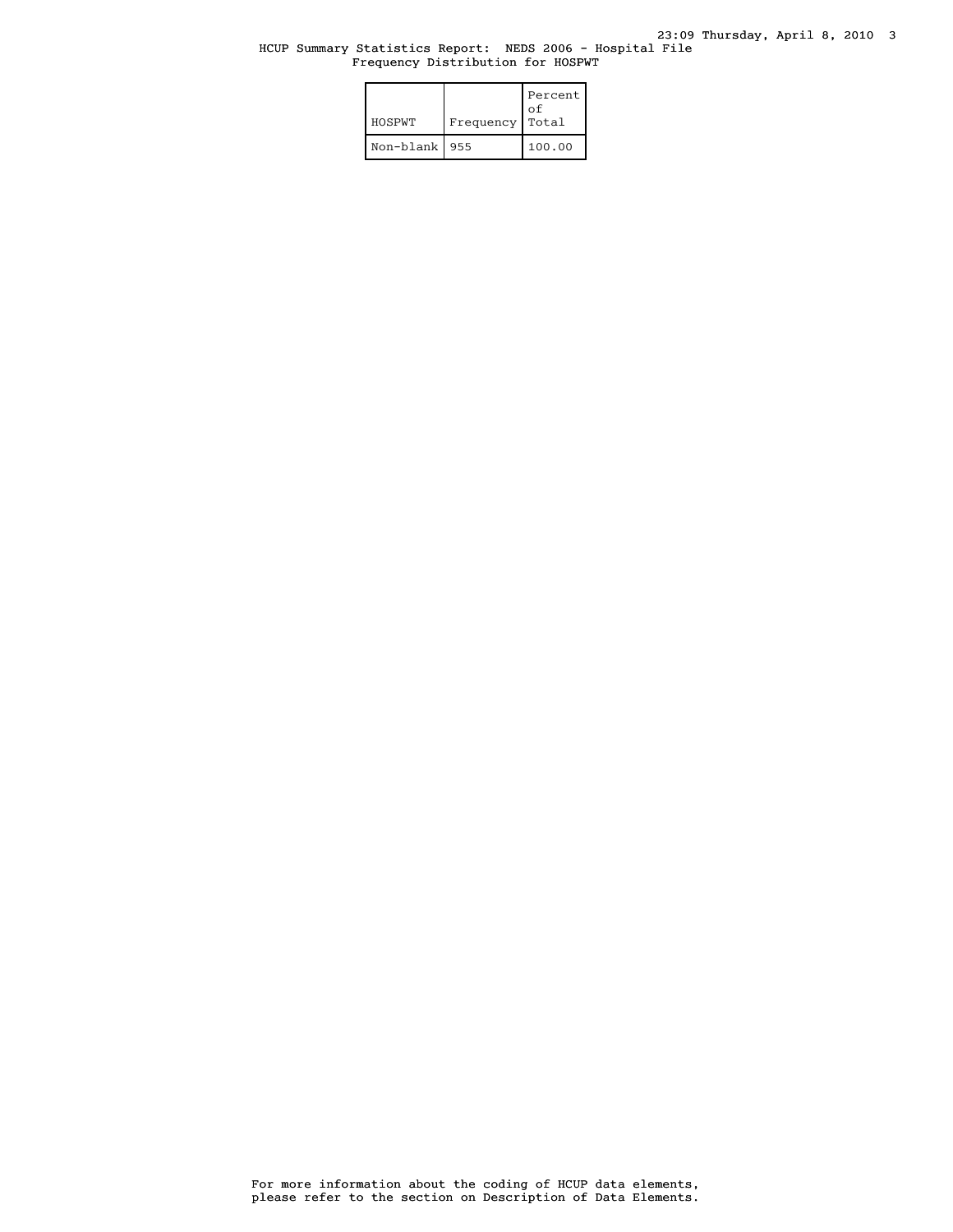HCUP Summary Statistics Report: NEDS 2006 - Hospital File Frequency Distribution for HOSP\_CONTROL

| HOSP CONTROL                                  | Frequency | Percent<br>οf<br>Total |
|-----------------------------------------------|-----------|------------------------|
| 0: Government or private (collapsed category) | 388       | 40.63                  |
| 1: Government, non-federal (public)           | 170       | 17.80                  |
| 2: Private, not-for-profit (voluntary)        | 142       | 14.87                  |
| 3: Private, investor-owned (proprietary)      | 128       | 13.40                  |
| 4: Private (collapsed category)               | 127       | 13.30                  |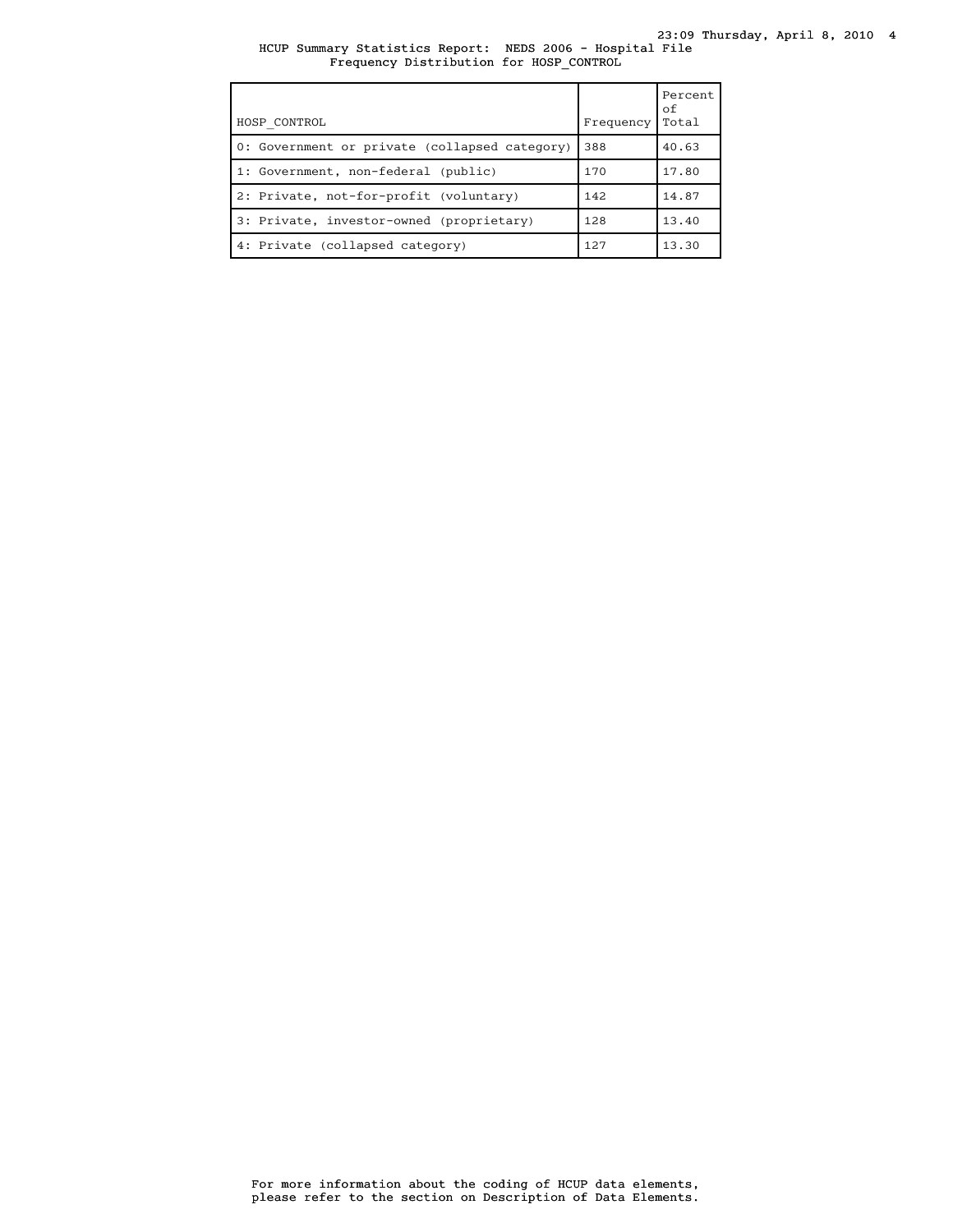### HCUP Summary Statistics Report: NEDS 2006 - Hospital File Frequency Distribution for HOSP\_ED

| HOSP ED         | Frequency | Percent<br>οf<br>Total |
|-----------------|-----------|------------------------|
| Non-blank   955 |           | 100.00                 |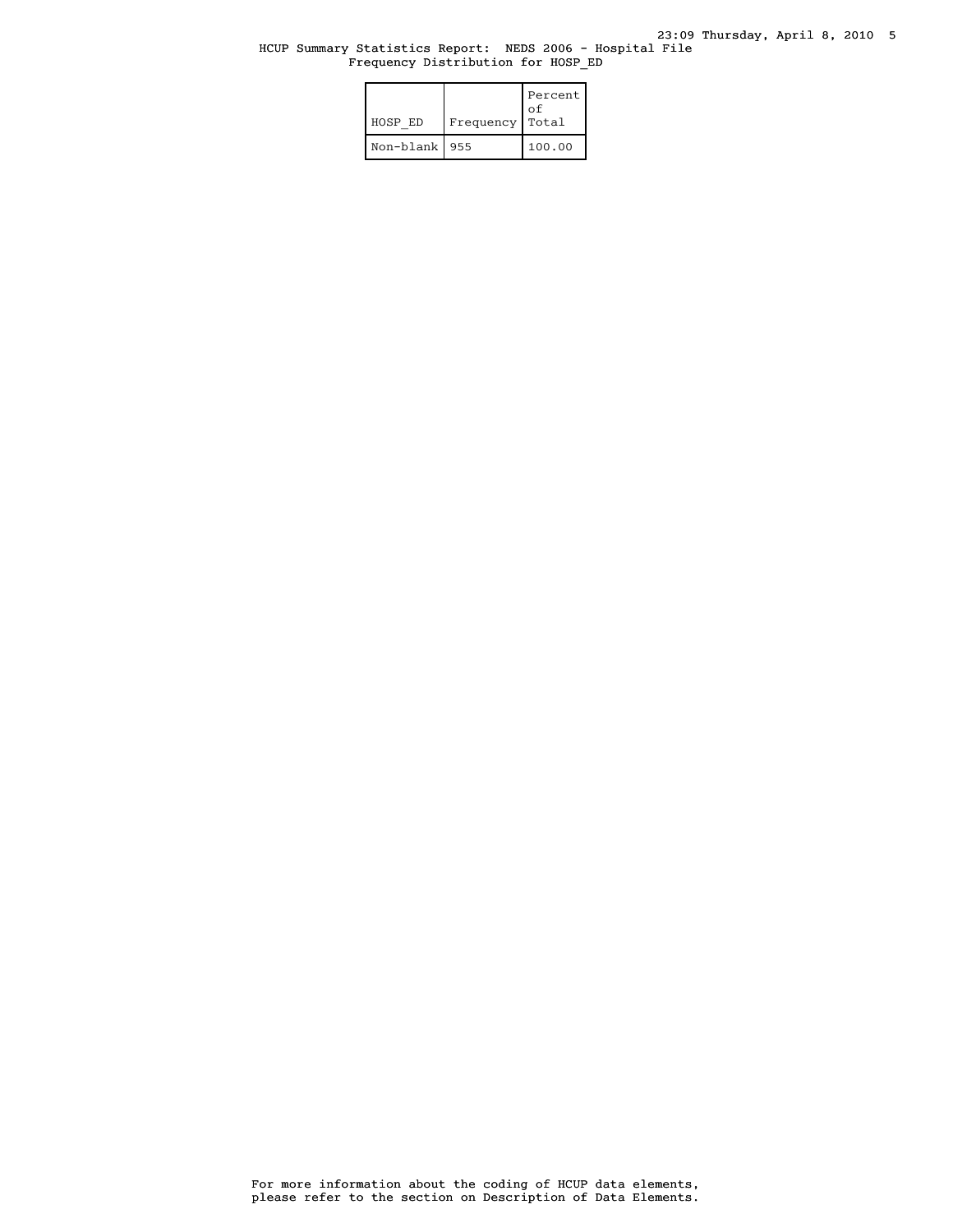23:09 Thursday, April 8, 2010 6

# HCUP Summary Statistics Report: NEDS 2006 - Hospital File Frequency Distribution for HOSP\_REGION

| HOSP REGION  | Frequency | Percent<br>оf<br>Total |
|--------------|-----------|------------------------|
| 1: Northeast | 133       | 13.93                  |
| 2: Midwest   | 292       | 30.58                  |
| 3: South     | 363       | 38.01                  |
| 4: West      | 167       | 17.49                  |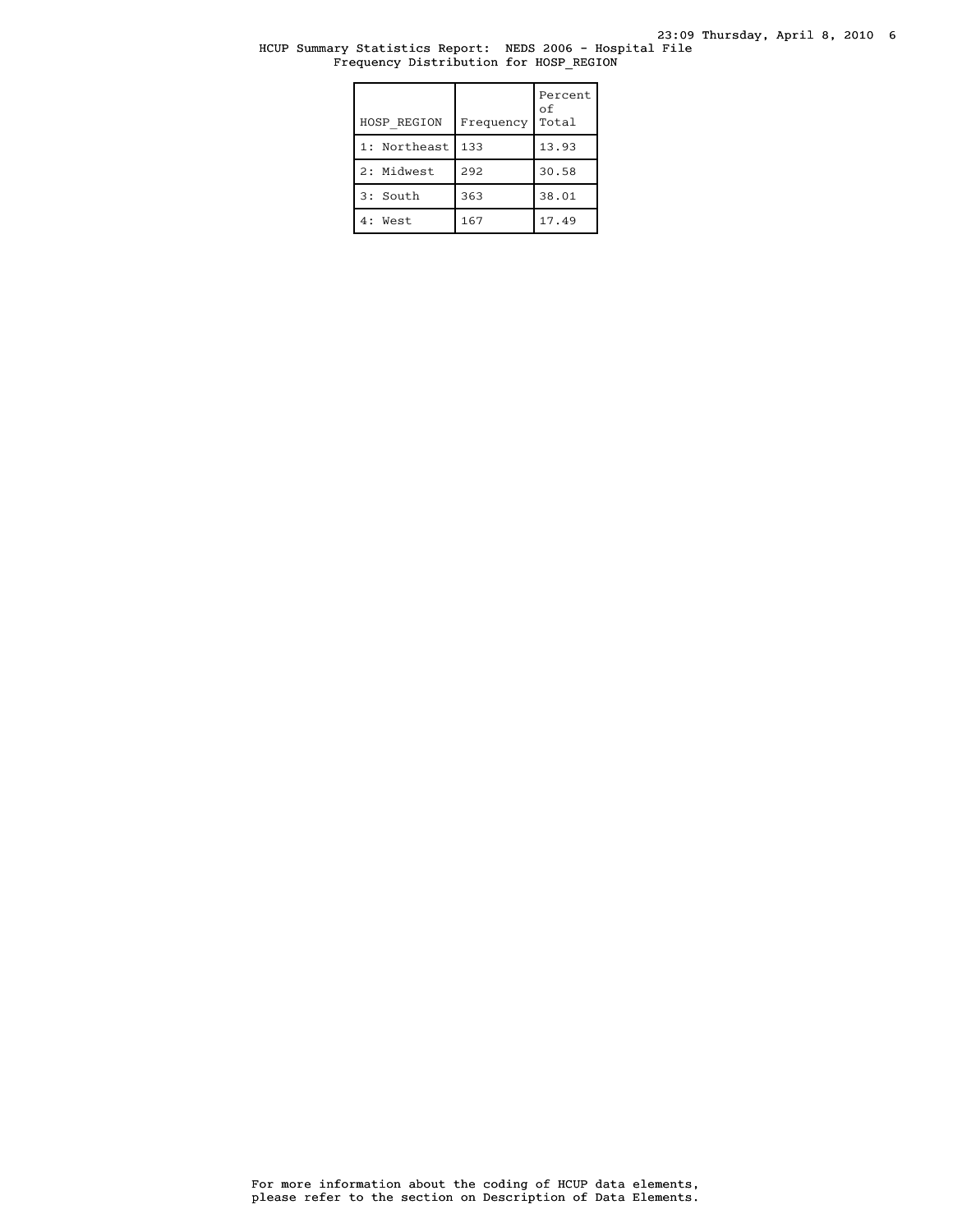HCUP Summary Statistics Report: NEDS 2006 - Hospital File Frequency Distribution for HOSP\_TRAUMA

| HOSP TRAUMA                      | Frequency | Percent<br>of<br>Total |
|----------------------------------|-----------|------------------------|
| 0: Non-trauma center             | 816       | 85.45                  |
| 1: Trauma center level 1         | 35        | 3.66                   |
| 2: Trauma center level 2         | 25        | 2.62                   |
| 3: Trauma center level 3         | 35        | 3.66                   |
| 8: Trauma center level 1 or 2    | 2.1       | 2.20                   |
| 9: Trauma center level 1, 2 or 3 | 23        | 2.41                   |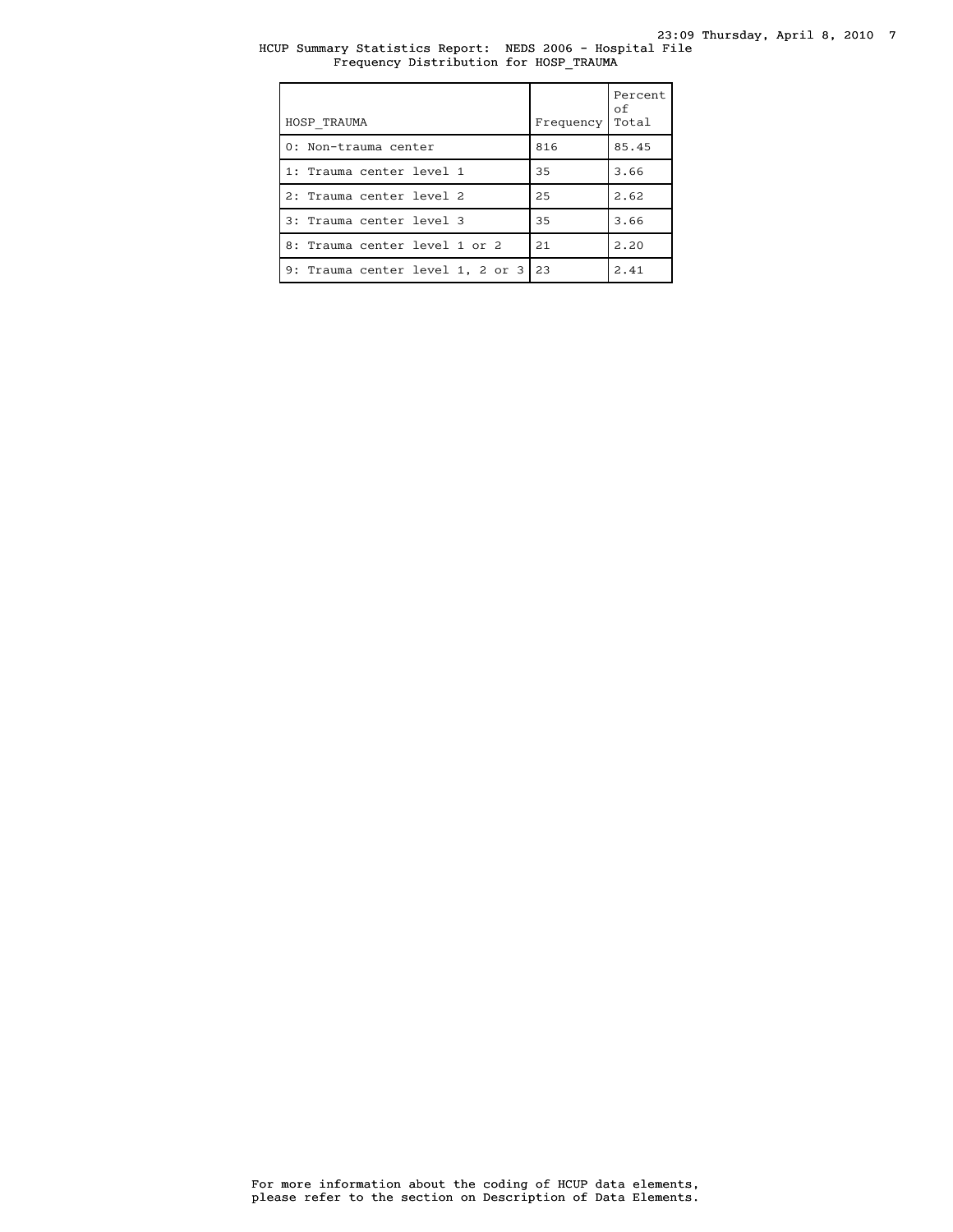| HOSP URCAT4                                                        | Frequency | Percent<br>of<br>Total |
|--------------------------------------------------------------------|-----------|------------------------|
| 1: Large metropolitan areas with at least 1 million residents      | 292       | 30.58                  |
| 2: Small metropolitan areas with less than 1 million residents 224 |           | 23.46                  |
| 3: Micropolitan areas                                              | 153       | 16.02                  |
| 4: Not metropolitan or micropolitan                                | 221       | 23.14                  |
| 8: Metropolitan areas (1 or 2)                                     | 57        | 5.97                   |
| 9: Non metropolitan areas (3 or 4)                                 | $\leq$ 10 | $*$ , $**$             |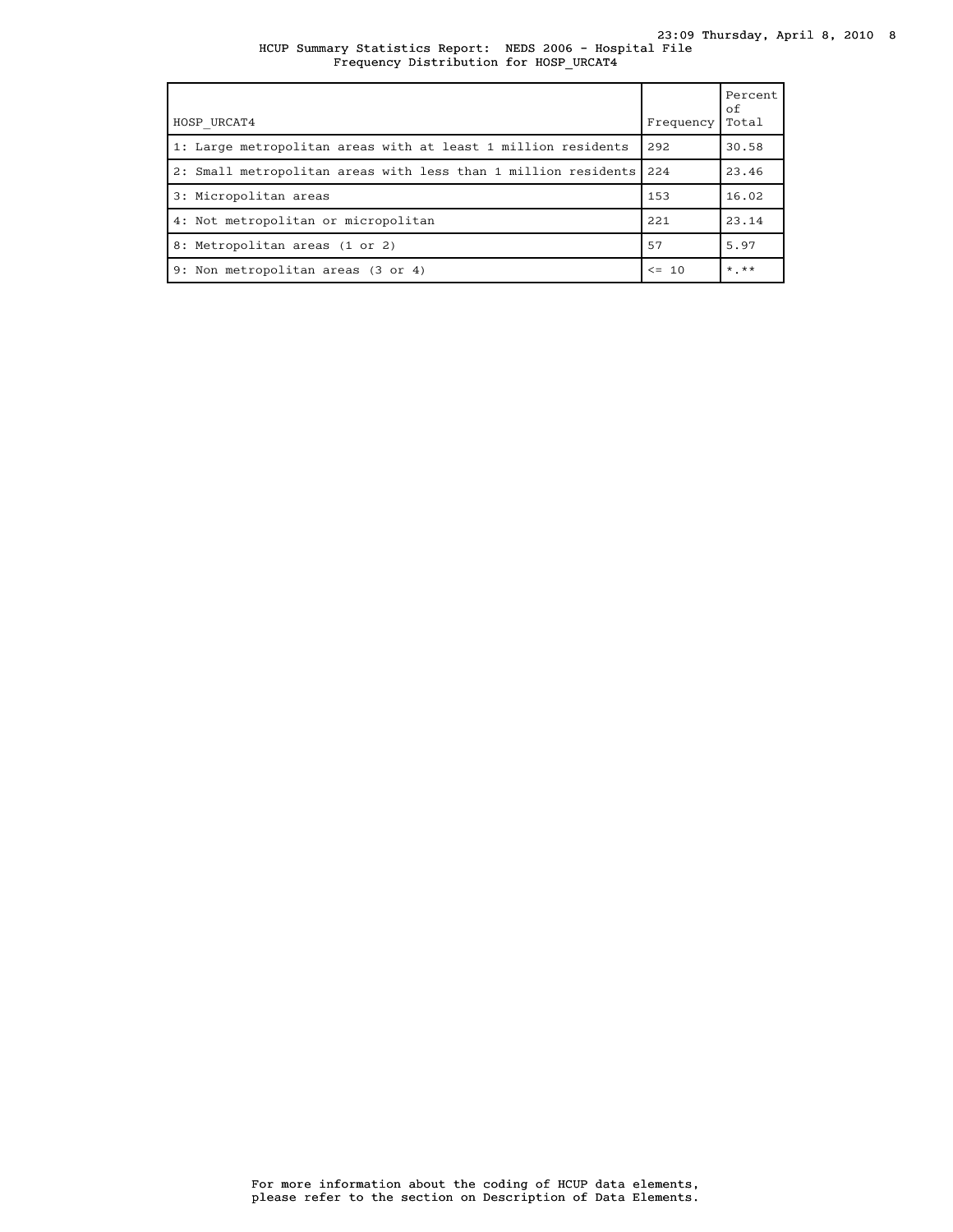23:09 Thursday, April 8, 2010 9

# HCUP Summary Statistics Report: NEDS 2006 - Hospital File Frequency Distribution for HOSP\_UR\_TEACH

| HOSP UR TEACH               | Frequency | Percent<br>оf<br>Total |
|-----------------------------|-----------|------------------------|
| 0: Metropolitan nonteaching | 392       | 41.05                  |
| 1: Metropolitan teaching    | 181       | 18.95                  |
| 2: Non-metropolitan         | 382       | 40.00                  |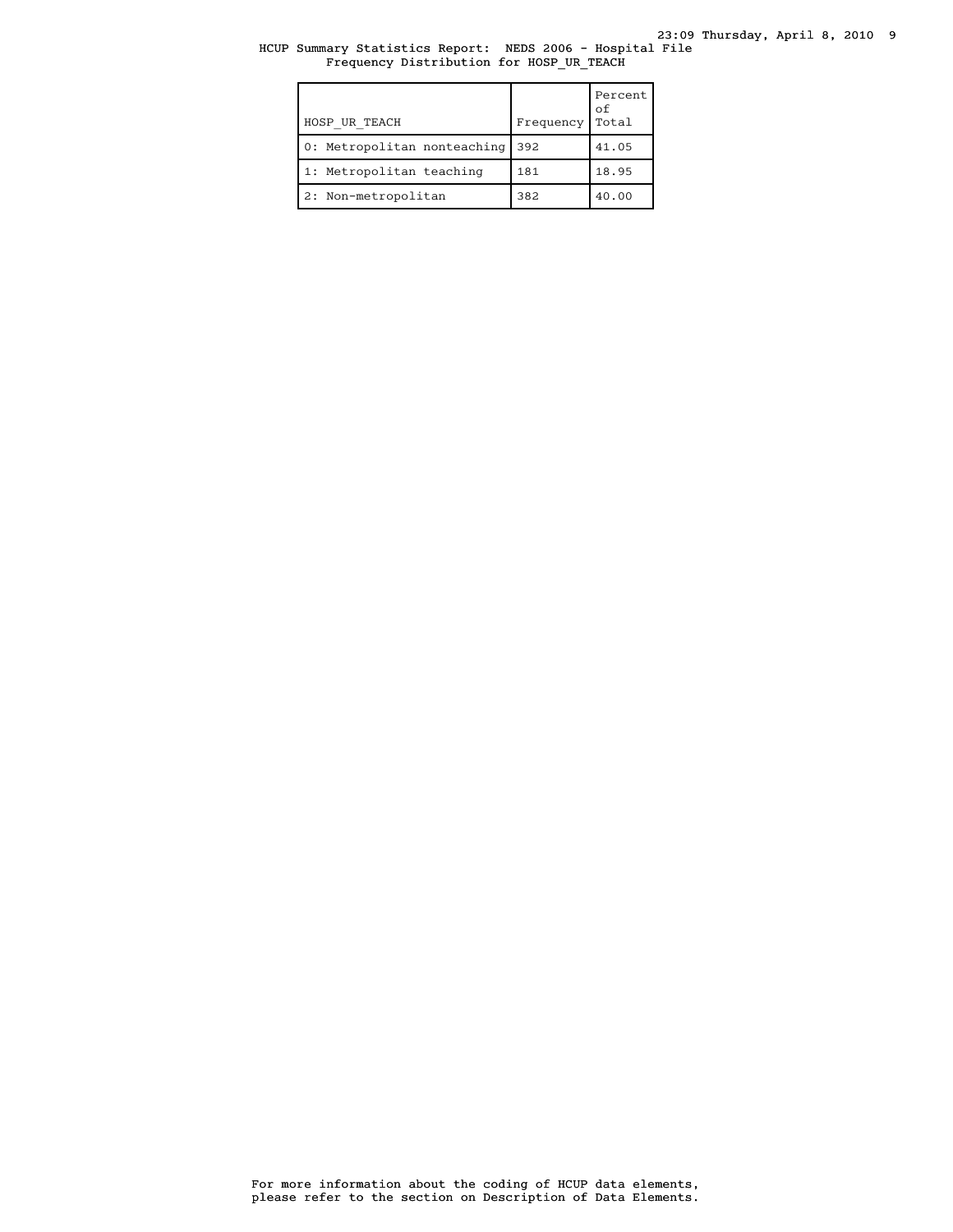### HCUP Summary Statistics Report: NEDS 2006 - Hospital File Frequency Distribution for N\_DISC\_U

| N DISC U        | Frequency | Percent<br>οf<br>Total |
|-----------------|-----------|------------------------|
| Non-blank   955 |           | 100.00                 |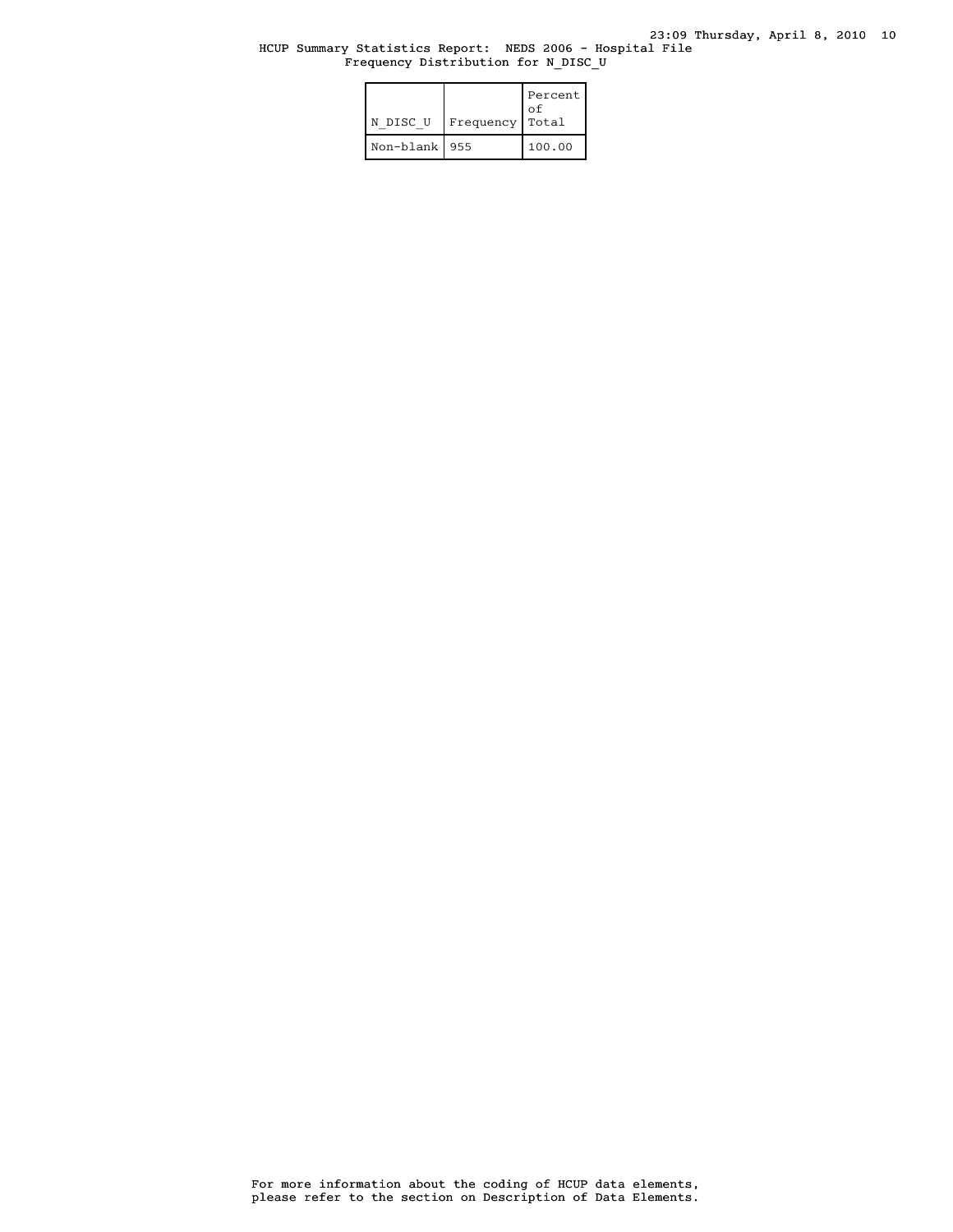### HCUP Summary Statistics Report: NEDS 2006 - Hospital File Frequency Distribution for N\_HOSP\_U

| N HOSP U        | Frequency | Percent<br>οf<br>Total |
|-----------------|-----------|------------------------|
| Non-blank   955 |           | 100.00                 |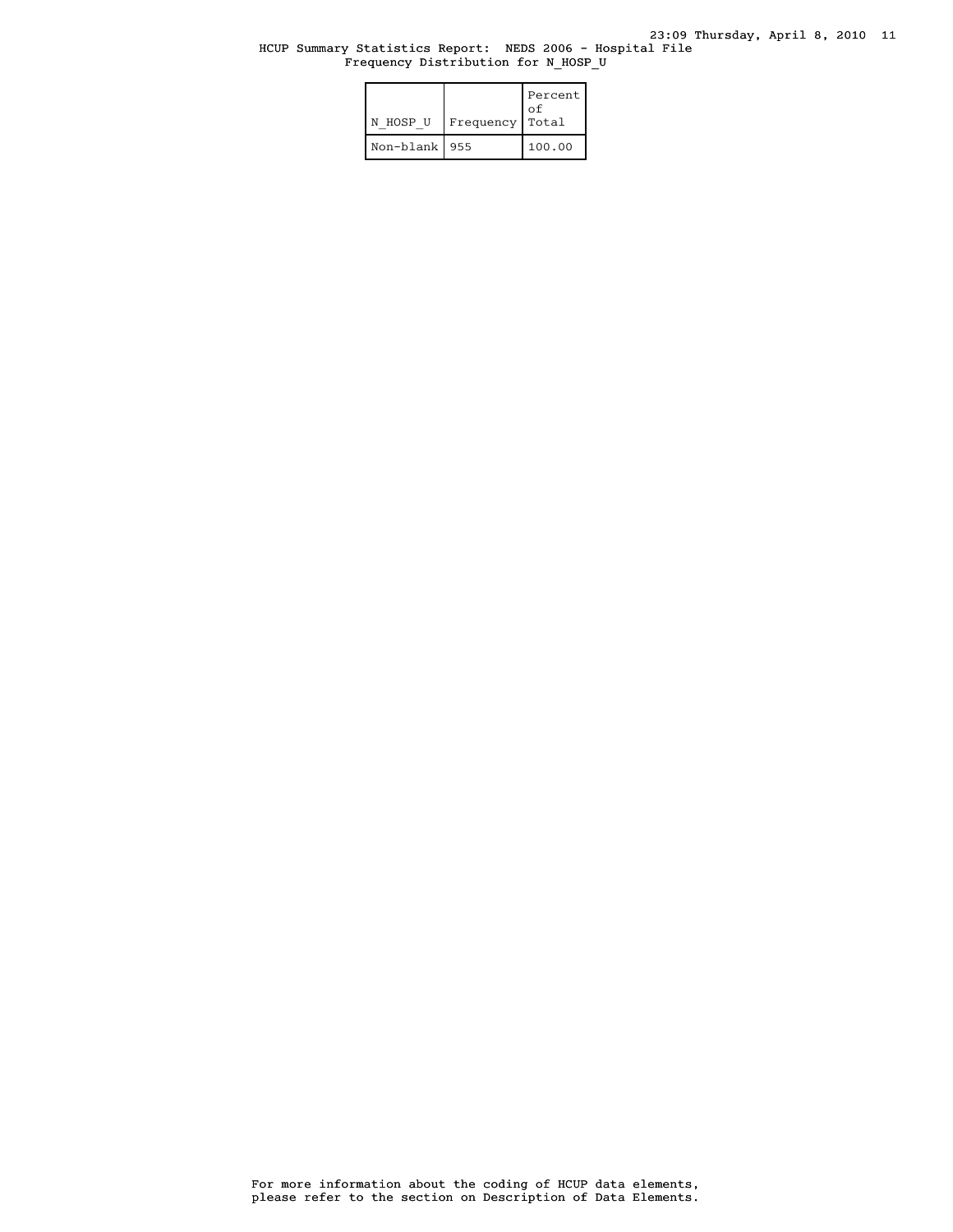### HCUP Summary Statistics Report: NEDS 2006 - Hospital File Frequency Distribution for S\_DISC\_U

| S DISC U        | Frequency | Percent<br>οf<br>Total |
|-----------------|-----------|------------------------|
| Non-blank   955 |           | 100.00                 |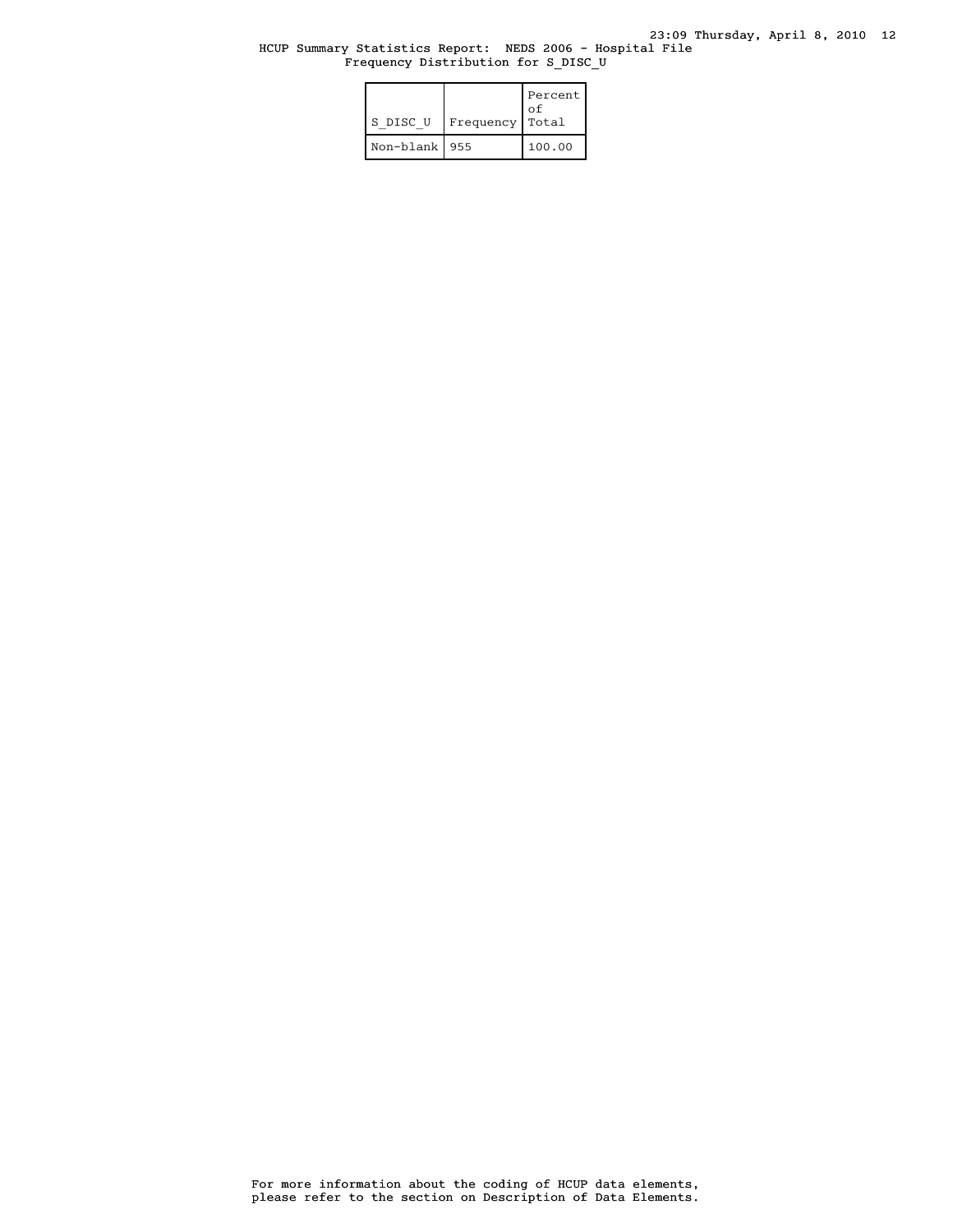### HCUP Summary Statistics Report: NEDS 2006 - Hospital File Frequency Distribution for S\_HOSP\_U

| S HOSP U        | Frequency | Percent<br>οf<br>Total |
|-----------------|-----------|------------------------|
| Non-blank   955 |           | 100.00                 |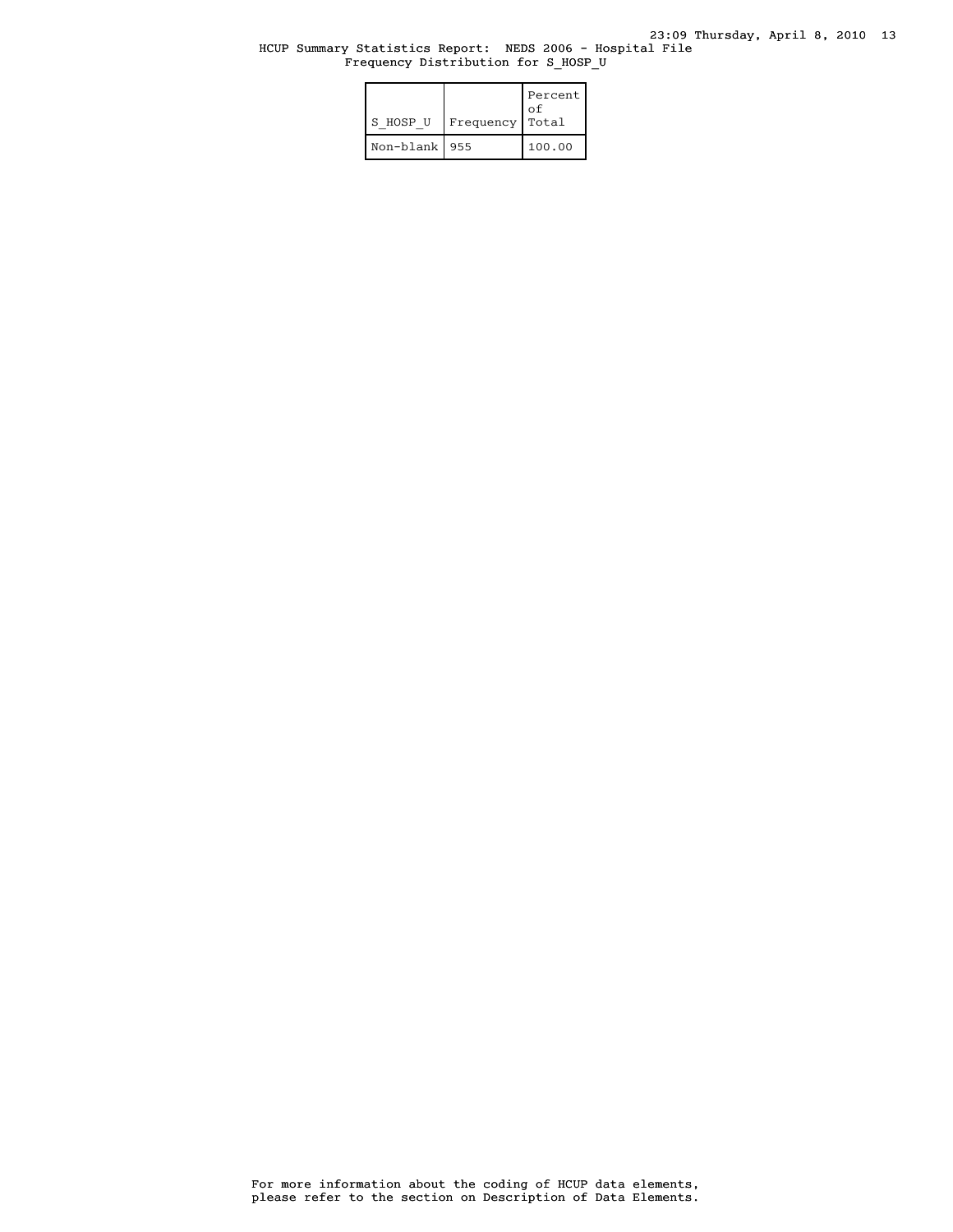### HCUP Summary Statistics Report: NEDS 2006 - Hospital File Frequency Distribution for TOTAL\_EDVISITS

| TOTAL EDVISITS   Frequency |     | Percent<br>Ωf<br>Total |
|----------------------------|-----|------------------------|
| Non-blank                  | 955 | 100.00                 |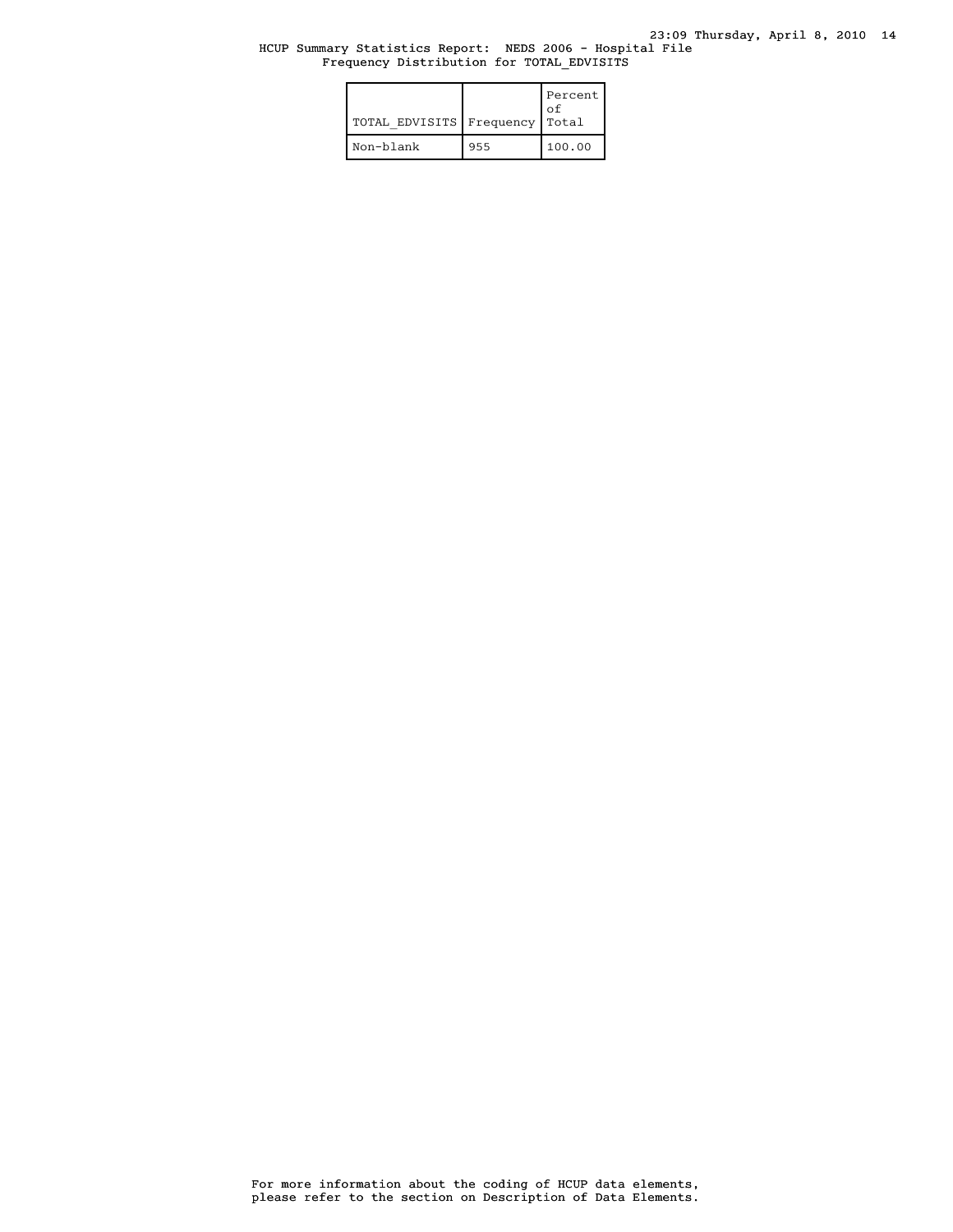# HCUP Summary Statistics Report: NEDS 2006 - Hospital File Frequency Distribution for YEAR

|      | YEAR   Frequency | Percent<br>οf<br>Total |
|------|------------------|------------------------|
| 2006 | 955              | 100.00                 |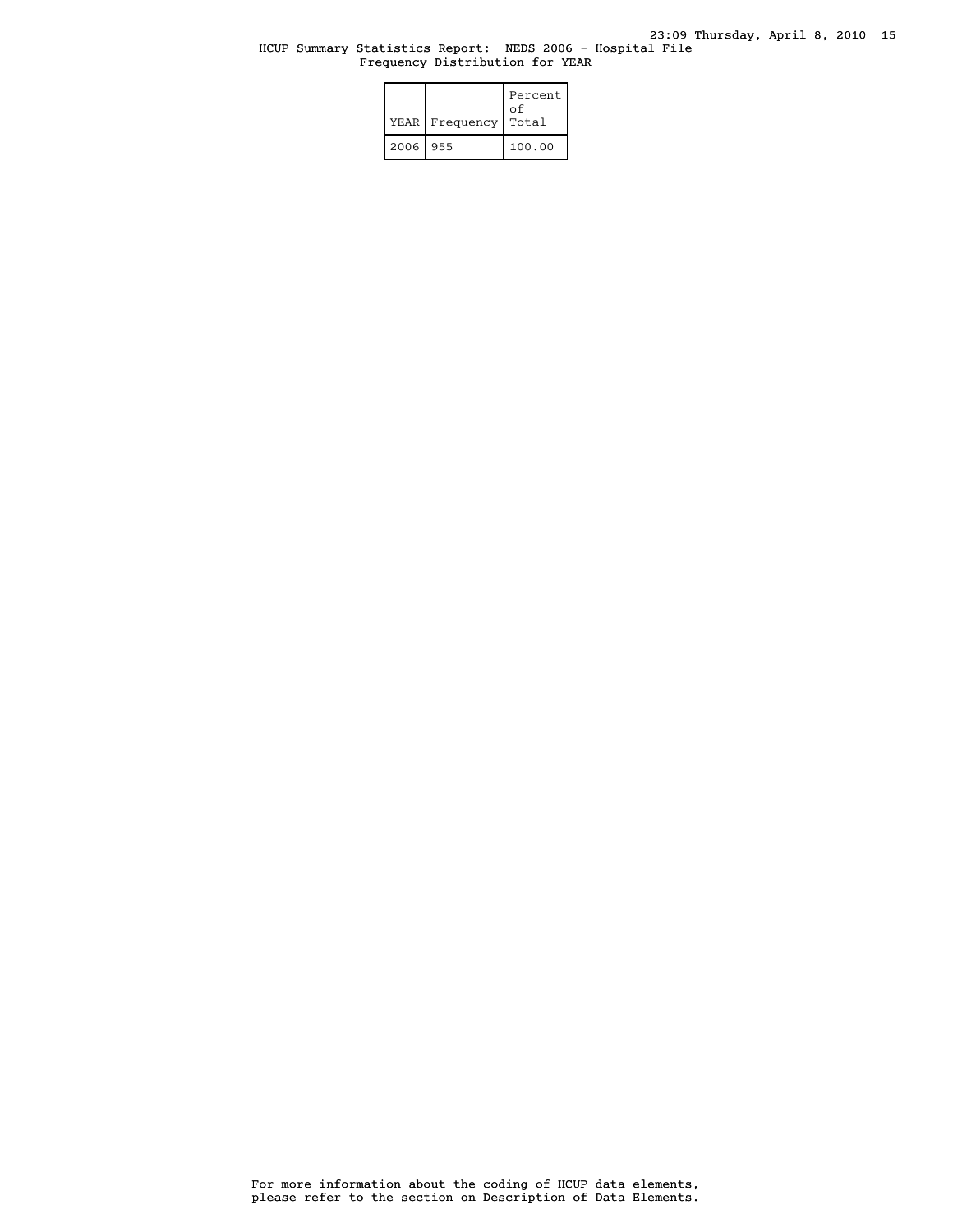Variable: DISCWT (Weight to ED Visits in AHA universe)

| Moments         |            |                  |            |  |
|-----------------|------------|------------------|------------|--|
| N               | 955        | Sum Weights      | 955        |  |
| Mean            | 4.86775339 | Sum Observations | 4648.70449 |  |
| Std Deviation   | 1.68492181 | Variance         | 2.8389615  |  |
| Skewness        | 5.75030757 | Kurtosis         | 66.1613998 |  |
| Uncorrected SS  | 25337.1163 | Corrected SS     | 2708.36927 |  |
| Coeff Variation | 34.6139517 | Std Error Mean   | 0.05452279 |  |

| Basic Statistical Measures     |                      |                        |         |  |
|--------------------------------|----------------------|------------------------|---------|--|
|                                | Location             | Variability            |         |  |
| Mean                           |                      | 4.867753 Std Deviation | 1.68492 |  |
| Median                         | 4.676267<br>Variance |                        | 2.83896 |  |
| Mode<br>5.624157<br>Range      |                      | 25.17007               |         |  |
| Interguartile Range<br>1.23741 |                      |                        |         |  |

| Tests for Location: Mu0=0       |   |  |                               |         |  |
|---------------------------------|---|--|-------------------------------|---------|--|
| Statistic<br>Test<br>Value<br>D |   |  |                               |         |  |
| Student's $t$   t               |   |  | 89.27924 Pr >  t              | < .0001 |  |
| Sign                            | M |  | 477.5   Pr > = $ M $   <.0001 |         |  |
| Signed Rank $S$                 |   |  | $228245$ Pr >= $ S $ <.0001   |         |  |

| Ouantiles (Definition 5) |          |  |
|--------------------------|----------|--|
| Ouantile                 | Estimate |  |
| 100% Max                 | 27.19417 |  |
| 99%                      | 10.28418 |  |
| 95%                      | 6.42339  |  |
| 90%                      | 6.36642  |  |
| 75% 03                   | 5.48149  |  |
| 50% Median               | 4.67627  |  |
| 25% 01                   | 4.24408  |  |
| 10%                      | 3.31927  |  |
| 5%                       | 2.95986  |  |
| 1%                       | 2.52237  |  |
| 0% Min                   | 2.02411  |  |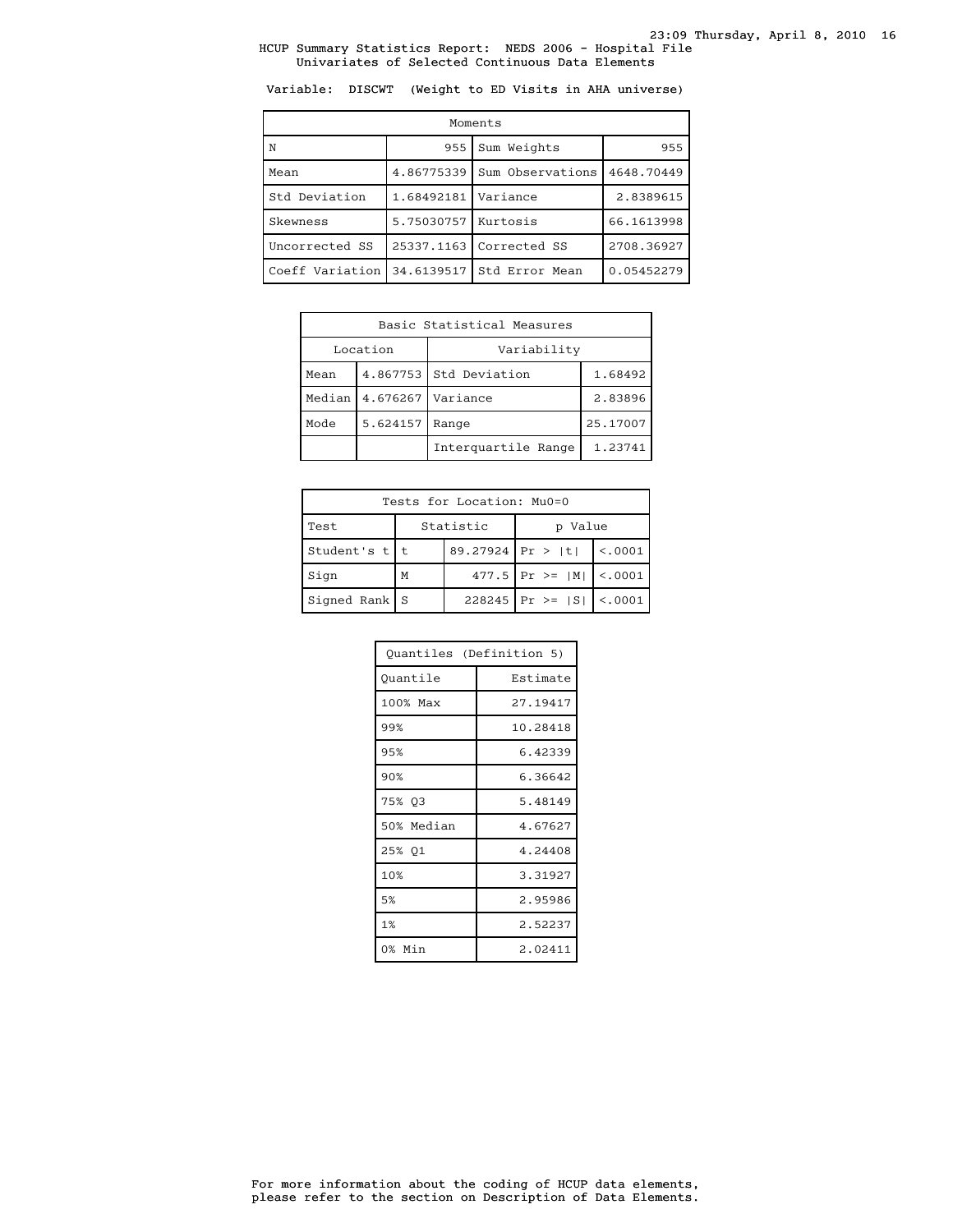Variable: HOSPWT (Weight to hospitals in AHA universe)

| Moments         |            |                  |            |  |
|-----------------|------------|------------------|------------|--|
| N               | 955        | Sum Weights      | 955        |  |
| Mean            | 5.07329843 | Sum Observations | 4845       |  |
| Std Deviation   | 1.21604149 | Variance         | 1.47875691 |  |
| Skewness        | 6.77746977 | Kurtosis         | 60.3717248 |  |
| Uncorrected SS  | 25990.865  | Corrected SS     | 1410.73409 |  |
| Coeff Variation | 23.9694453 | Std Error Mean   | 0.03935018 |  |

| Basic Statistical Measures     |                      |               |         |  |
|--------------------------------|----------------------|---------------|---------|--|
|                                | Location             | Variability   |         |  |
| Mean                           | 5.073298             | Std Deviation | 1.21604 |  |
| Median                         | 4.921053<br>Variance |               | 1.47876 |  |
| Mode<br>5.000000<br>Range      |                      | 16.50000      |         |  |
| Interquartile Range<br>0.14286 |                      |               |         |  |

| Tests for Location: Mu0=0       |   |                    |                               |          |  |
|---------------------------------|---|--------------------|-------------------------------|----------|--|
| Statistic<br>Value<br>Test<br>D |   |                    |                               |          |  |
| Student's $t$   t               |   | $128.9269$ Pr >  t |                               | < 0.0001 |  |
| Sign                            | M |                    | 477.5   Pr > = $ M $   <.0001 |          |  |
| Signed Rank   S                 |   |                    | $228245$   Pr >= $ S $        | < 0.001  |  |

| Quantiles (Definition 5) |          |  |
|--------------------------|----------|--|
| Quantile                 | Estimate |  |
| 100% Max                 | 18.00000 |  |
| 99%                      | 9.33333  |  |
| 95%                      | 7.12000  |  |
| 90%                      | 5.00000  |  |
| 75% 03                   | 5.00000  |  |
| 50% Median               | 4.92105  |  |
| 25% 01                   | 4.85714  |  |
| 10%                      | 4.71429  |  |
| 5%                       | 4.50000  |  |
| 1%                       | 4.00000  |  |
| 0% Min                   | 1.50000  |  |

please refer to the section on Description of Data Elements. For more information about the coding of HCUP data elements,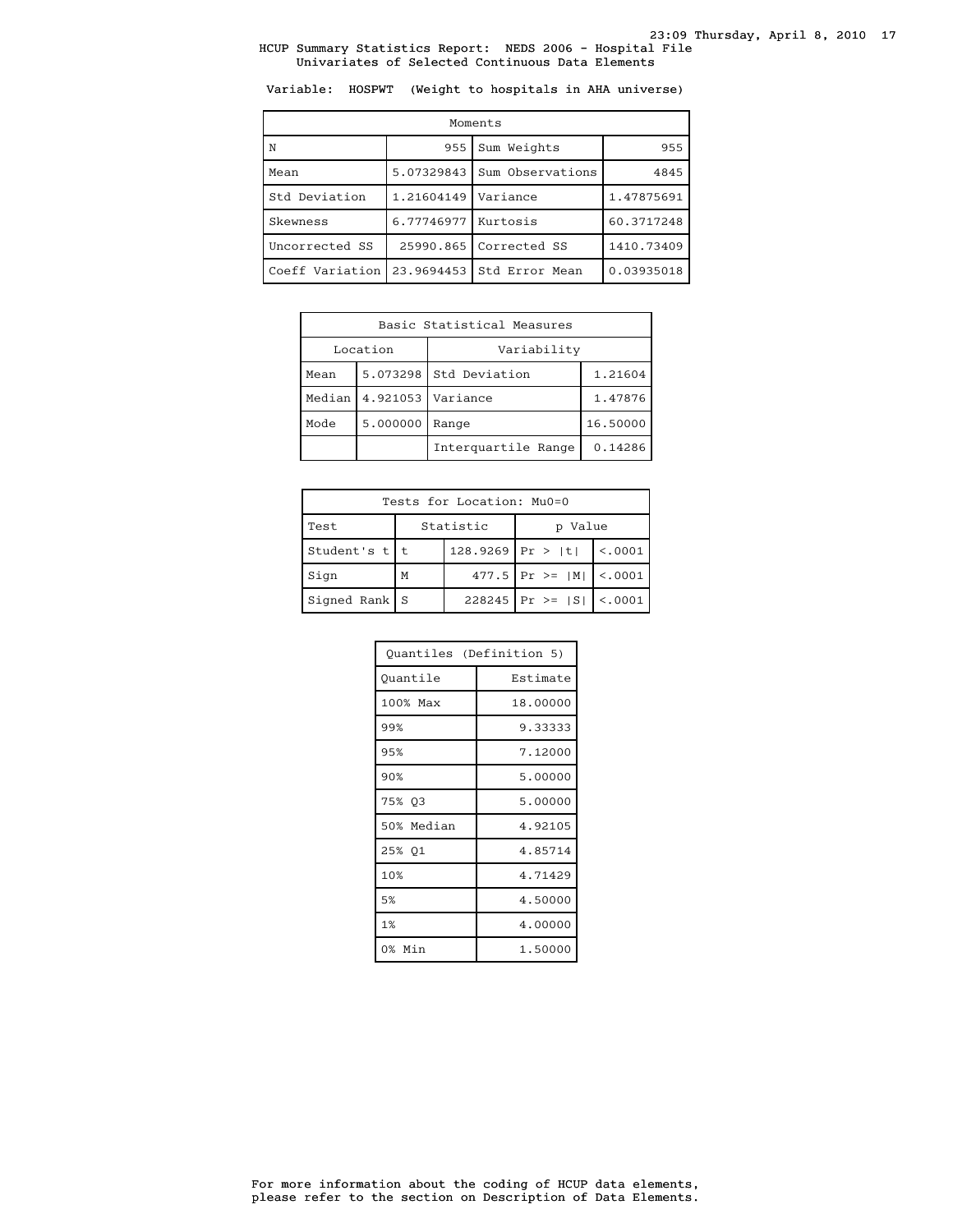Variable: N\_DISC\_U (Number of AHA universe ED visits in NEDS\_STRATUM)

| Moments         |                       |                         |              |  |  |
|-----------------|-----------------------|-------------------------|--------------|--|--|
| ١N              | 955                   | Sum Weights             | 955          |  |  |
| Mean            | 2299584.57            | Sum Observations        | 2196103264   |  |  |
| Std Deviation   | 1380805.21            | Variance                | 1.90662E12   |  |  |
| Skewness        | 0.53259584   Kurtosis |                         | $-0.7713936$ |  |  |
| Uncorrected SS  |                       | 6.86904E15 Corrected SS | 1.81892E15   |  |  |
| Coeff Variation | 60.0458549            | Std Error Mean          | 44681.8075   |  |  |

| Basic Statistical Measures     |          |                          |            |  |  |
|--------------------------------|----------|--------------------------|------------|--|--|
|                                | Location | Variability              |            |  |  |
| Mean                           | 2299585  | Std Deviation<br>1380805 |            |  |  |
| Median                         | 1870271  | Variance                 | 1.90662E12 |  |  |
| 1326926<br>Mode<br>Range       |          | 5212767                  |            |  |  |
| Interquartile Range<br>1868913 |          |                          |            |  |  |

| Tests for Location: Mu0=0 |                         |                    |                        |         |  |  |
|---------------------------|-------------------------|--------------------|------------------------|---------|--|--|
| Test                      | Statistic<br>Value<br>D |                    |                        |         |  |  |
| Student's $t$   t         |                         | $51.46579$ Pr >  t | < .0001                |         |  |  |
| Sign                      | $477.5$ Pr >=  M <br>M  |                    |                        | < 0.001 |  |  |
| $Signal Rank$ S           |                         |                    | $228245$   Pr >= $ S $ | < 0.001 |  |  |

| Ouantiles (Definition 5) |          |
|--------------------------|----------|
| Ouantile                 | Estimate |
| 100% Max                 | 5261585  |
| 99%                      | 5261585  |
| 95%                      | 4817467  |
| 90%                      | 4589786  |
| 75% 03                   | 3180251  |
| 50% Median               | 1870271  |
| 25% Q1                   | 1311338  |
| 10%                      | 763484   |
| 5%                       | 457208   |
| 1%                       | 271669   |
| 0% Min                   | 48818    |

please refer to the section on Description of Data Elements. For more information about the coding of HCUP data elements,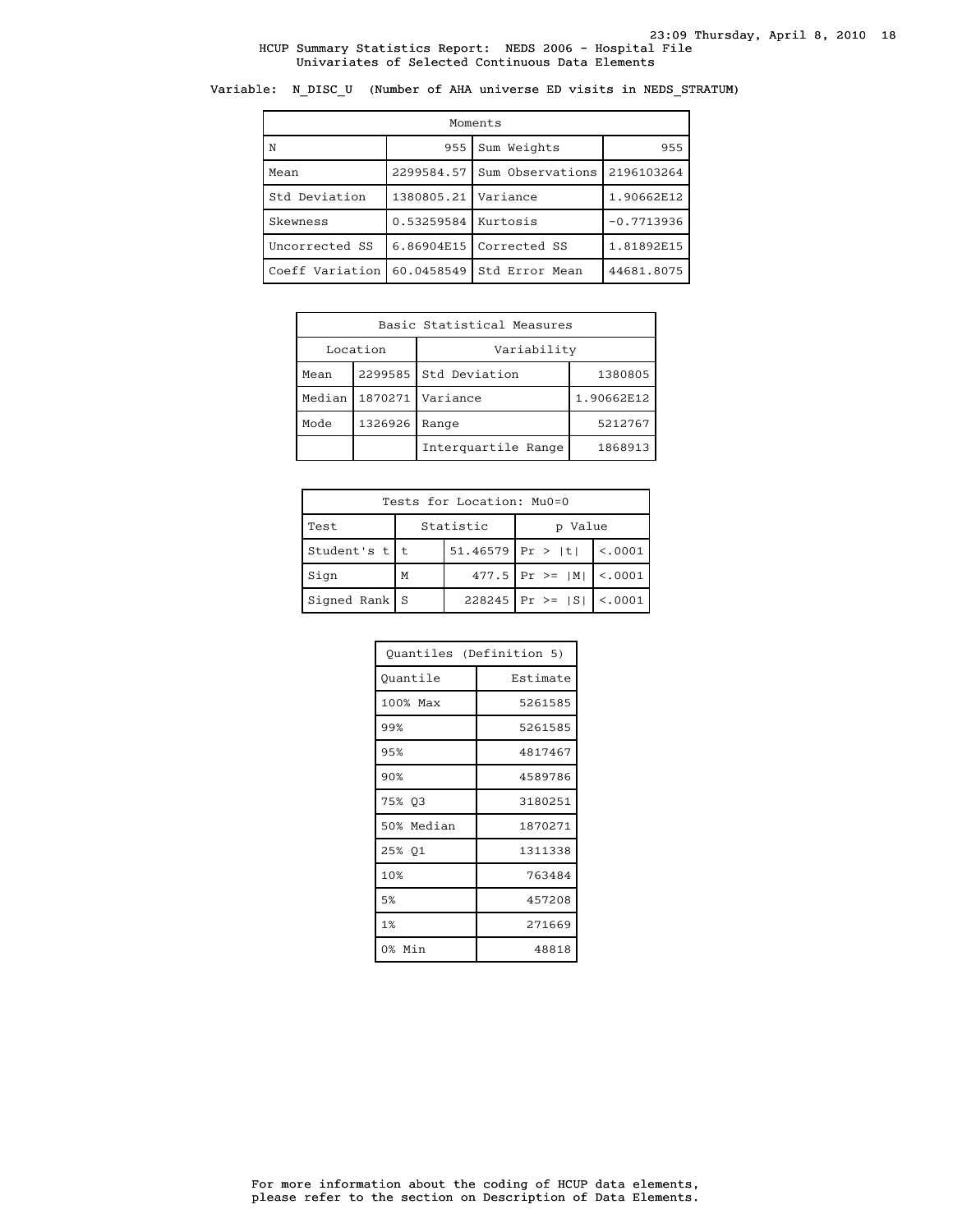Variable: N\_HOSP\_U (Number of AHA universe hospitals in NEDS\_STRATUM)

| Moments         |            |                  |              |  |  |  |
|-----------------|------------|------------------|--------------|--|--|--|
| ΙN              | 955        | Sum Weights      | 955          |  |  |  |
| Mean            | 121.418848 | Sum Observations | 115955       |  |  |  |
| Std Deviation   | 69.8019695 | Variance         | 4872.31495   |  |  |  |
| Skewness        | 0.26969557 | Kurtosis         | $-0.9934998$ |  |  |  |
| Uncorrected SS  | 18727311   | Corrected SS     | 4648188.46   |  |  |  |
| Coeff Variation | 57.4885782 | Std Error Mean   | 2.25873869   |  |  |  |

|                                  | Basic Statistical Measures |                        |          |  |  |
|----------------------------------|----------------------------|------------------------|----------|--|--|
|                                  | Location                   | Variability            |          |  |  |
| Mean                             |                            | 121.4188 Std Deviation | 69.80197 |  |  |
| Median<br>105.0000<br>Variance   |                            | 4872                   |          |  |  |
| 178.0000<br>Mode<br>Range        |                            | 261.00000              |          |  |  |
| Interguartile Range<br>116.00000 |                            |                        |          |  |  |

| Tests for Location: Mu0=0 |                      |                  |                               |                            |  |  |
|---------------------------|----------------------|------------------|-------------------------------|----------------------------|--|--|
| Test                      | Statistic<br>p Value |                  |                               |                            |  |  |
| Student's $t$   t         |                      | 53.75515 Pr >  t | $\vert$ <.0001                |                            |  |  |
| Sign                      | M                    |                  |                               | 477.5 $Pr$ >= $ M $ < 0001 |  |  |
| $Signal Rank$   S         |                      |                  | 228245   Pr >= $ S $   <.0001 |                            |  |  |

| Quantiles (Definition 5) |          |
|--------------------------|----------|
| Ouantile                 | Estimate |
| 100% Max                 | 264      |
| 99%                      | 264      |
| 95%                      | 264      |
| 90%                      | 213      |
| 75% Q3                   | 181      |
| 50% Median               | 105      |
| 25% Q1                   | 65       |
| 10%                      | 36       |
| 5%                       | 20       |
| 1%                       | 8        |
| 0% Min                   | 3        |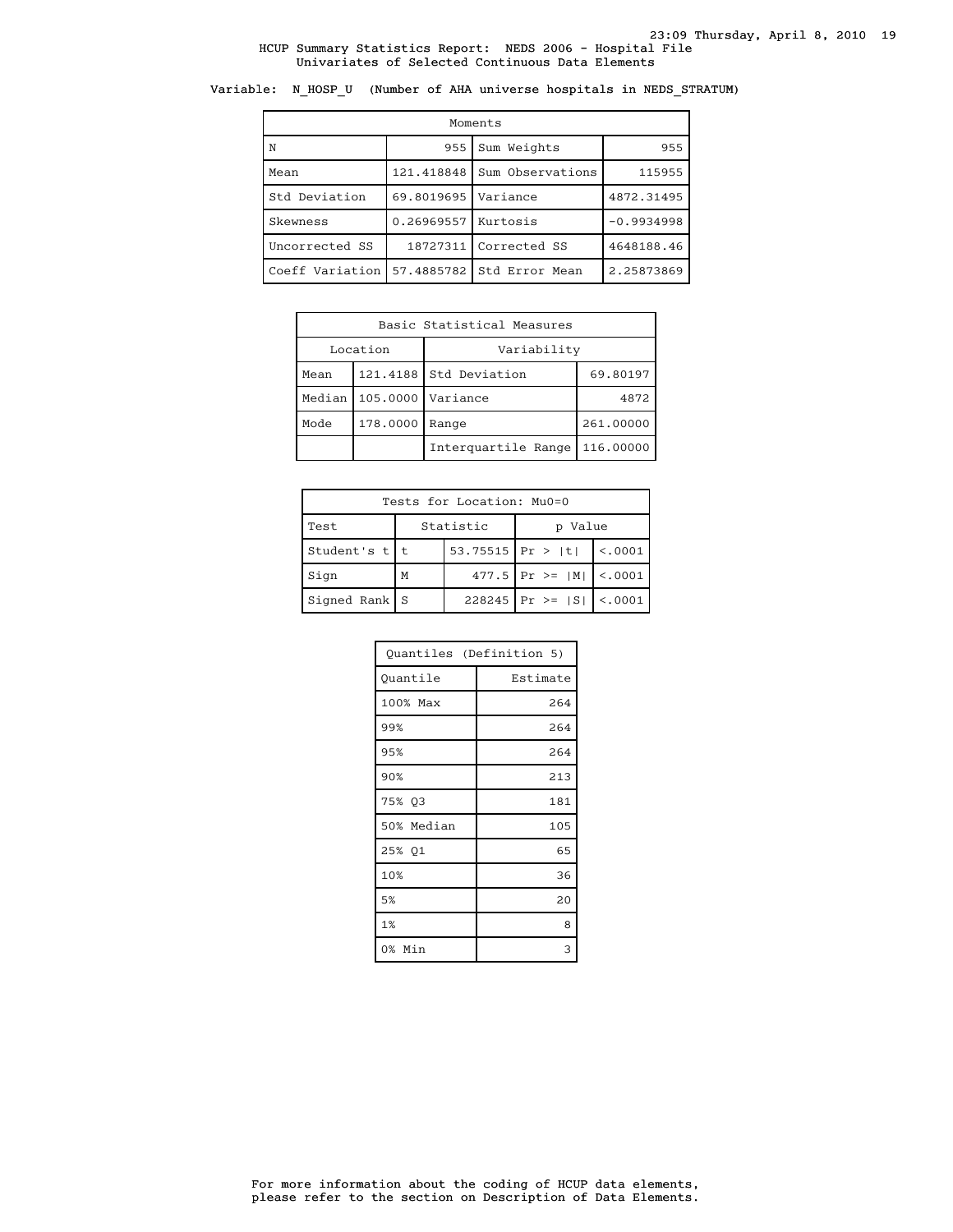Variable: S\_DISC\_U (Number of sample discharges in NEDS\_STRATUM)

| Moments         |            |                    |              |  |  |  |
|-----------------|------------|--------------------|--------------|--|--|--|
| N               | 955        | Sum Weights<br>955 |              |  |  |  |
| Mean            | 520099.782 | Sum Observations   | 496695292    |  |  |  |
| Std Deviation   | 337750.638 | Variance           | 1.14075E11   |  |  |  |
| Skewness        | 0.47064704 | Kurtosis           | $-1.0686061$ |  |  |  |
| Uncorrected SS  | 3.67159E14 | Corrected SS       | 1.08828E14   |  |  |  |
| Coeff Variation | 64.9395845 | Std Error Mean     | 10929.354    |  |  |  |

| Basic Statistical Measures  |                                    |                     |            |  |
|-----------------------------|------------------------------------|---------------------|------------|--|
|                             | Location                           | Variability         |            |  |
| Mean                        | $520099.8$ Std Deviation<br>337751 |                     |            |  |
| 431102.0 Variance<br>Median |                                    |                     | 1.14075E11 |  |
| 235353.0<br>Mode<br>Range   |                                    |                     | 1133776    |  |
|                             |                                    | Interquartile Range | 624135     |  |

| Tests for Location: Mu0=0 |                      |                  |                               |                |  |  |
|---------------------------|----------------------|------------------|-------------------------------|----------------|--|--|
| Test                      | Statistic<br>p Value |                  |                               |                |  |  |
| Student's $t$   t         |                      | 47.58742 Pr >  t |                               | $\vert$ <.0001 |  |  |
| Sign                      | M                    |                  | 477.5 $Pr$ >= $ M $ < 0001    |                |  |  |
| $Signal Rank$   S         |                      |                  | 228245   Pr >= $ S $   <.0001 |                |  |  |

| Ouantiles (Definition 5) |          |
|--------------------------|----------|
| Ouantile                 | Estimate |
| 100% Max                 | 1146475  |
| 99%                      | 1146475  |
| 95%                      | 1092280  |
| 90%                      | 1045598  |
| 75% 03                   | 859488   |
| 50% Median               | 431102   |
| 25% 01                   | 235353   |
| 10%                      | 122770   |
| 5%                       | 100672   |
| 1%                       | 34689    |
| 0% Min                   | 12699    |

please refer to the section on Description of Data Elements. For more information about the coding of HCUP data elements,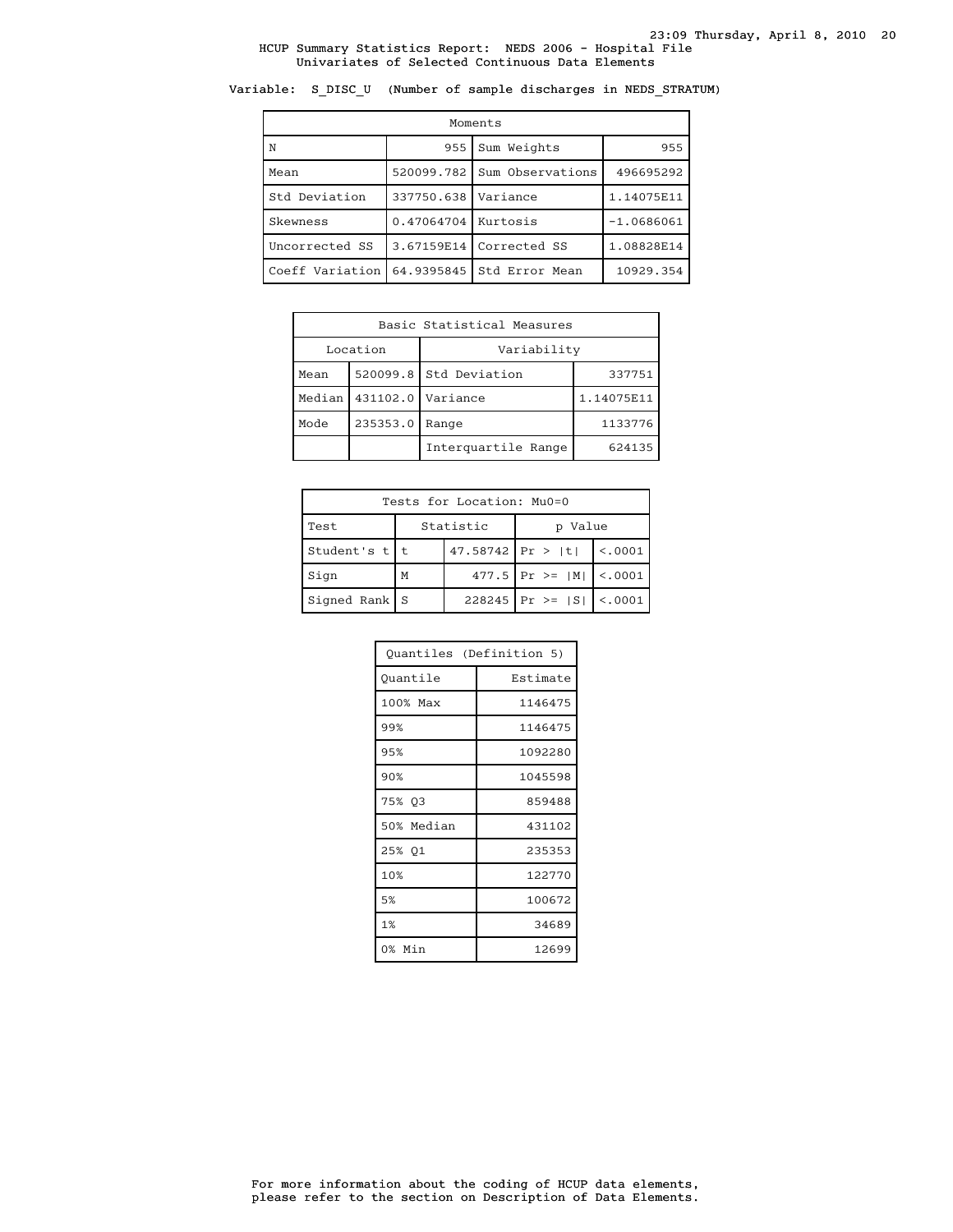Variable: S\_HOSP\_U (Number of sample hospitals in NEDS\_STRATUM)

| Moments         |            |                  |              |  |  |
|-----------------|------------|------------------|--------------|--|--|
| N               | 955        | Sum Weights      | 955          |  |  |
| Mean            | 24.2209424 | Sum Observations | 23131        |  |  |
| Std Deviation   | 13.9803089 | Variance         | 195.449037   |  |  |
| Skewness        | 0.30964331 | Kurtosis         | $-0.9469522$ |  |  |
| Uncorrected SS  | 746713     | Corrected SS     | 186458.381   |  |  |
| Coeff Variation | 57.7199213 | Std Error Mean   | 0.45239217   |  |  |

| Basic Statistical Measures |                   |                        |           |  |
|----------------------------|-------------------|------------------------|-----------|--|
| Location                   |                   | Variability            |           |  |
| Mean                       |                   | 24.22094 Std Deviation | 13.98031  |  |
| Median                     | 21,00000          | Variance               | 195.44904 |  |
| Mode                       | 16.00000<br>Range |                        | 51.00000  |  |
|                            |                   | Interguartile Range    | 24,00000  |  |

| Tests for Location: Mu0=0 |           |  |                               |             |
|---------------------------|-----------|--|-------------------------------|-------------|
| Test                      | Statistic |  | p Value                       |             |
| Student's $t$   t         |           |  | 53.5397 $ Pr >  t $           | $\leq 0001$ |
| Sign                      | м         |  | 477.5   Pr > = $ M $   <.0001 |             |
| $Signal Rank$   S         |           |  | $228245$ Pr >= $ S $ <.0001   |             |

| Quantiles (Definition 5) |                         |  |
|--------------------------|-------------------------|--|
| Quantile                 | Estimate                |  |
| 100% Max                 | 53                      |  |
| 99%                      | 53                      |  |
| 95%                      | 53                      |  |
| 90%                      | 43                      |  |
| 75% 03                   | 37                      |  |
| 50% Median               | 21                      |  |
| 25% Q1                   | 13                      |  |
| 10%                      | 8                       |  |
| 5%                       | $\overline{4}$          |  |
| 1%                       | 2                       |  |
| 0% Min                   | $\overline{\mathbf{c}}$ |  |

please refer to the section on Description of Data Elements. For more information about the coding of HCUP data elements,